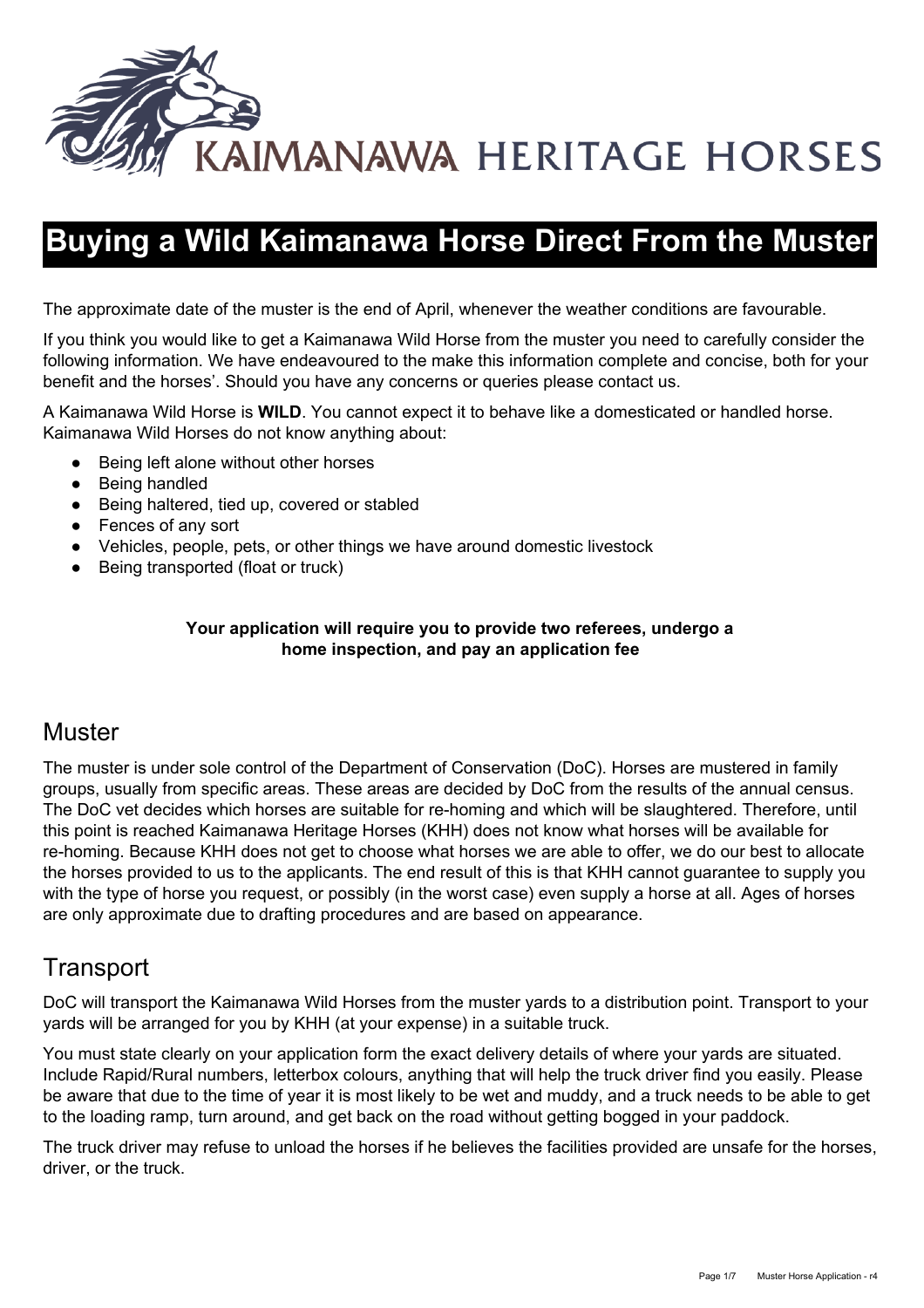## Feed, Facilities and Training

You will need good strong cattle yards and a loading ramp with a minimum height of at least 1.5 metres. Sheep yards are **NOT**suitable as these horses can and will jump.

Grass, hay and plenty of clean water are required when a horse first arrives. Wild Horses are not used to lucerne or grain feeds. Grain feeds should be introduced slowly. Take care in initial grazing management and feed routines. Consult a veterinarian or KHH if you need advice.

You must graze your new Kaimanawa horse with, or adjacent to, other horses. These horses have never been alone. Without the company of other horses it will fret, become stressed, or jump out of the yard, or even just give up on life.

## **Handling**

Mares are likely to be pregnant. It is best to do as little as possible until after she has foaled. Stress is likely to trigger an abortion in pregnant mares. Just let her settle on your property with a paddock mate and let her get used to you coming to her paddock with hay, etc., and accept you.

Other Kaimanawa Wild Horses can be handled as soon as you feel they can cope - usually within a couple of weeks.

KHH will not transport unhandled horses to the South Island for safety and welfare reasons. Handled horses are able to be transported to the South Island.

KHH may be able to assist you with arrangements to have your new Kaimanawa handled by a third and independent party at your cost if required. Your horses will be delivered direct to the handler. KHH recommend basic skills should be taught such as: catch, halter, lead and tie, pick up feet, and load. KHH will not be liable for the actions or costs of horse trainers or transport companies.

## Stallions / Castration

Young stallions and colts should be gelded as soon as they have been handled enough to be able to undergo this operation. Gelding must be done by a qualified veterinarian.

Stallions can be most difficult to handle. They have been known to break down fences and travel considerable distances. It is a strong recommendation that all stallions are gelded as soon as possible, because entire male horses can be unpredictable and dangerous.

KHH does not condone breeding of your Kaimanawa while there are unplaced horses from the muster being sent to slaughter. KHH offers a rebate of \$75 on receipt of a veterinary certificate for every mustered horse you have castrated.

## Worms

These horses have high worm burdens and may be lice-infested when captured. KHH will treat your Kaimanawa with a pour-on wormer before they are delivered to you. It is imperative to treat your Kaimanawa with a broad spectrum wormer as soon as possible because your horse will still be carrying a heavy worm burden. Please check for lice and treat if necessary.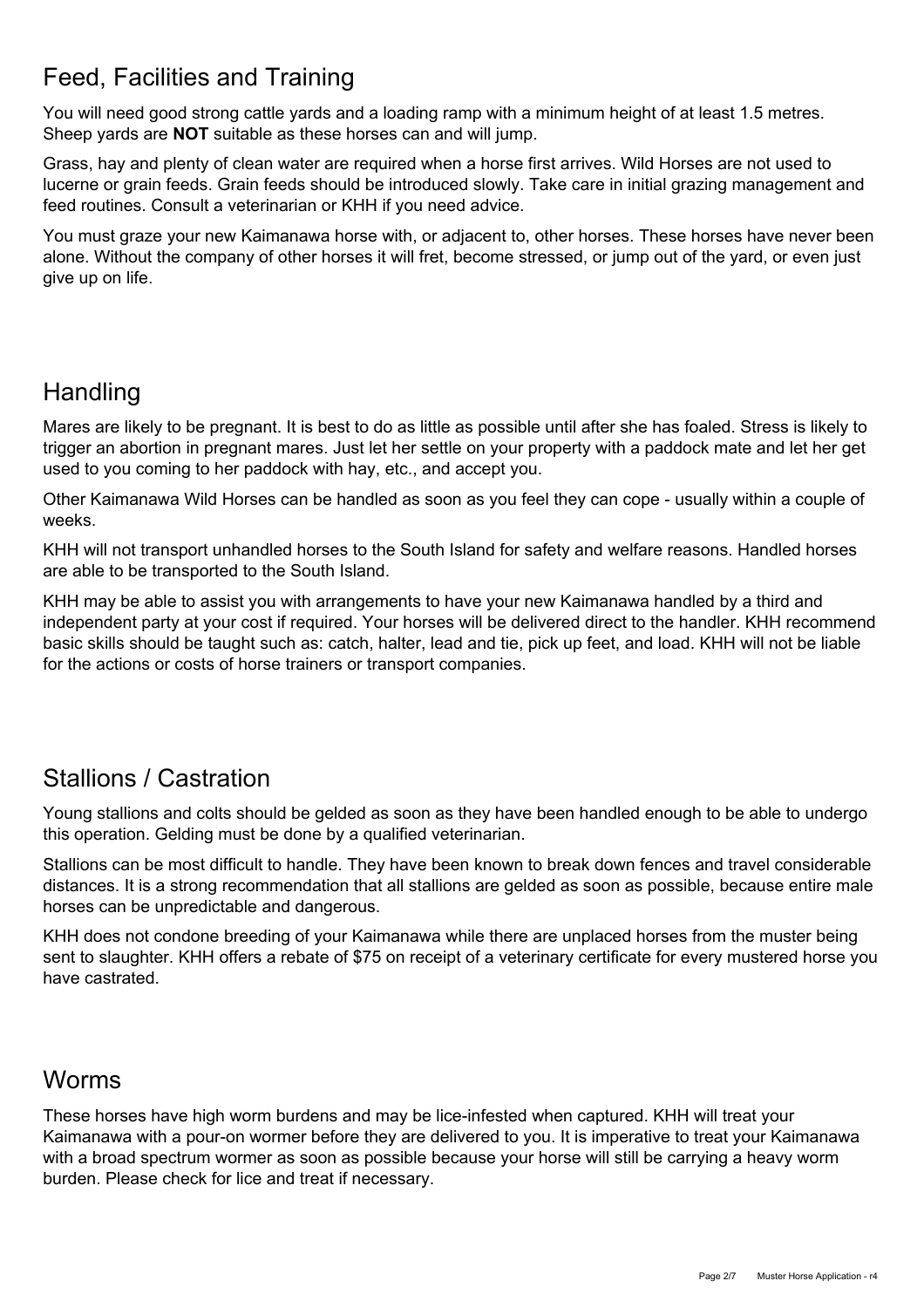## **Costs**

The price of the first horse is \$250, and additional horses are \$220 each. Mare and Foal combinations are a special price of \$400 for the first pair, and \$370 for additional pairs. These prices include one year KHH membership and horse registration. You will get a \$75 gelding rebate on receipt of a veterinary certificate.

Transport costs are dependent on distance, time, and numbers. Costs are either payable directly to the transport company, or to KHH. Expect to spend upwards of \$150 per horse, depending on location within the North Island.

The application fee is \$100 and **must** accompany your application for it to be considered. This fee will be deducted from the purchase price of the horse. The application fee is not refundable once KHH has commenced processing your application. It will only be refunded if, due to a shortage of mustered horses, KHH cannot supply you with a horse.

The balance of payment for your horses is due within 7 days of date of invoice of the horses.

The horses remain the property of the Kaimanawa Heritage Horse Welfare Society until paid for in full, including transport costs payable to KHH. Should you decide not to pay for your horses, KHH reserves the right to uplift the horses supplied to you and to recover from you any costs of debt collection incurred by non-payment of your account.

## About KHH

Kaimanawa Horses are a unique part of New Zealand's colonial heritage. They are small but strong and sturdy horses, good doers, with loads of intelligence and personality. Kaimanawas domesticate well and become very loyal family members. KHH is a registered charity run solely by committed volunteers. All funds are spent in the care and promotion of the Kaimanawa Wild Horses.

If you have any questions regarding your application please contact:

[muster@KaimanawaHeritageHorses.org](mailto:muster@KaimanawaHeritageHorses.org)

Or phone:

Michele 07 823 6099 Simone 09 431 6111

If you have questions or would like advice on caring for, or working with, your Kaimanawa horse, then please call Michele or Simone, or contact us at:

[info@KaimanawaHeritageHorses.org](mailto:info@KaimanawaHeritageHorses.org)

KHH has area representatives that we can put you in touch with.

Applications must be received by the 1st April 2016 to enable us to fully process your application, contact your referees, and perform a property inspection.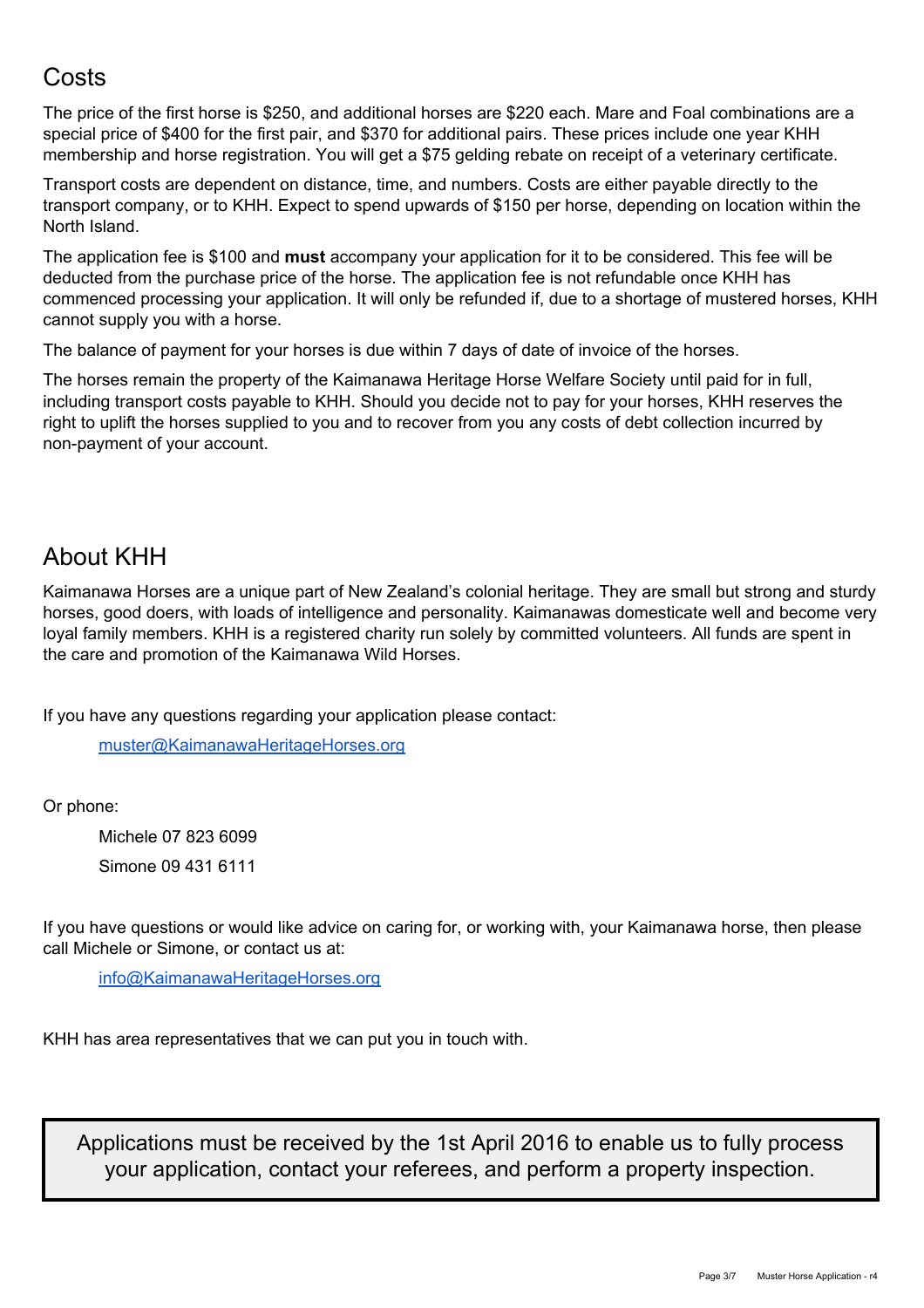

# **Application Form for Mustered Kaimanawa Wild Horses**

### 1 - Your Contact Details

| Name                                    |                |
|-----------------------------------------|----------------|
| <b>Residential Address</b>              |                |
|                                         |                |
| <b>Postal Address</b>                   |                |
|                                         |                |
| Previous Address if                     |                |
| moved in last 12 months                 |                |
| Daytime Phone                           | Home Phone:    |
| Mobile Phone                            |                |
| <b>Email Address</b>                    |                |
| Occupation                              | Date of Birth: |
| Where did you hear<br>about the muster? |                |

### 2 - Horse Preference

Please tick horse option and specify **how many**horses. **NB**: *It is very difficult to age horses when they are mustered, so ages will be approximate.*

|                                  |         | Category √ Number of horses |
|----------------------------------|---------|-----------------------------|
| Female mature                    | $\perp$ |                             |
| Female 2 years $\Box$            |         |                             |
| Female yearling $\square$        |         |                             |
| Female foal $\Box$               |         |                             |
| Mare and foal combination $\Box$ |         |                             |
| Male mature $\square$            |         |                             |
| Male 2 years                     |         |                             |
| Male yearling                    |         |                             |
| Male foal                        |         |                             |

| What do you intend to do with |  |
|-------------------------------|--|
| the horses?                   |  |
|                               |  |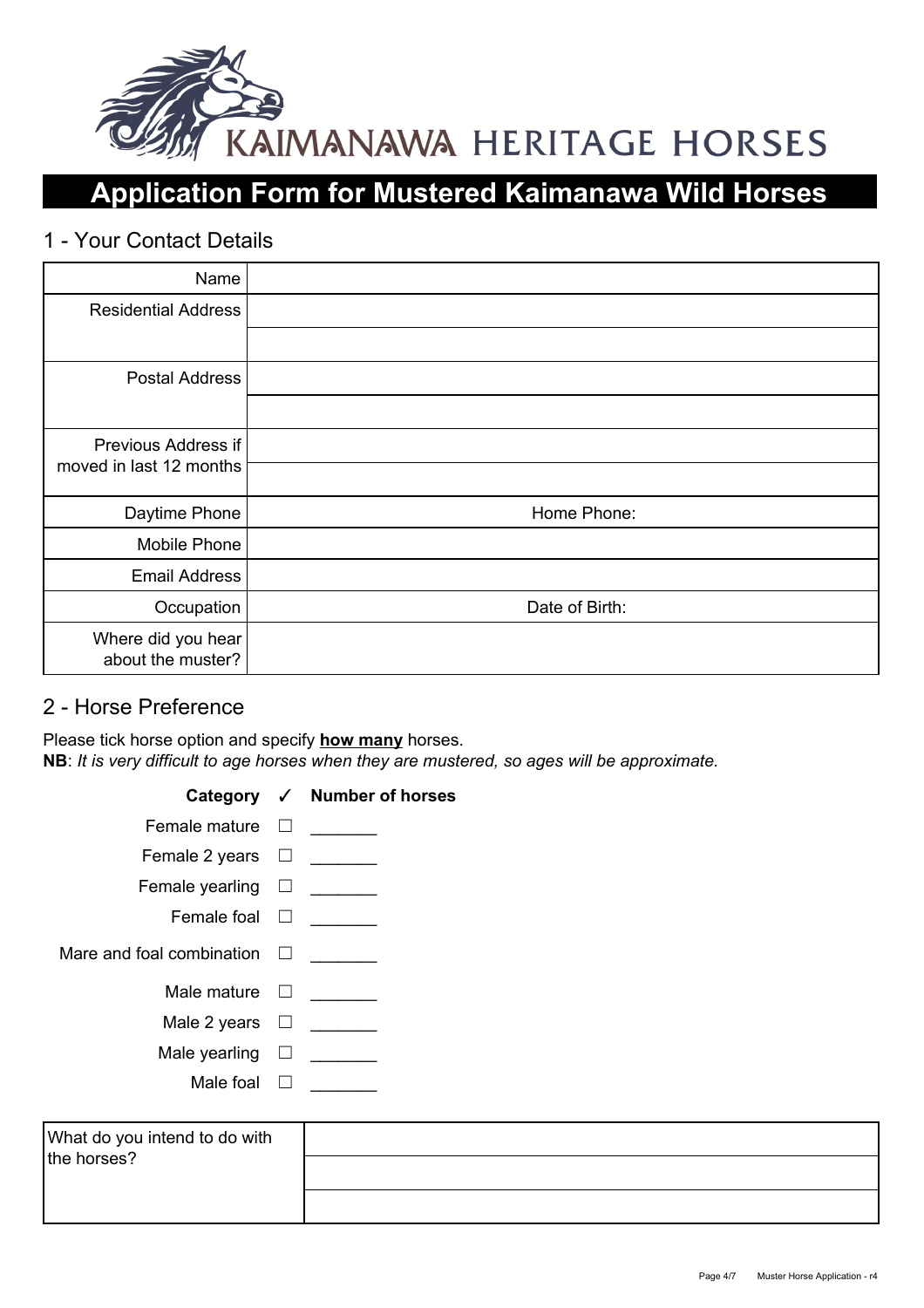## 3 - Your Property

Complete this section even if your horse will be delivered to an alternative address (section 3b).

| Where are the horses to be<br>kept?<br>Please provide Rapid/Rural<br>number and full address |  |
|----------------------------------------------------------------------------------------------|--|
| Size of property                                                                             |  |
| Other stock on property                                                                      |  |
| Is the property Owned / Leased /<br>Rented by you?                                           |  |

#### 3b - Alternative Delivery

If the horse is to be delivered to a different property then fill in this section and get the property owner to sign the declaration.

| Alternative delivery address.<br>Please provide Rapid/Rural<br>number and full address.                                                                                                                |             |  |  |
|--------------------------------------------------------------------------------------------------------------------------------------------------------------------------------------------------------|-------------|--|--|
|                                                                                                                                                                                                        |             |  |  |
| Property owner name                                                                                                                                                                                    |             |  |  |
| Property owner phone number                                                                                                                                                                            |             |  |  |
| Property owner declaration                                                                                                                                                                             |             |  |  |
| (print name) declare that the above person is known to me, and I have agreed to the<br>extended use of my yards and property for the delivery and handling of the applicants Kaimanawa wild<br>horses. |             |  |  |
| <b>Signed</b>                                                                                                                                                                                          | <b>Date</b> |  |  |

#### 3c - Truck Access

Please indicate the size of truck that can deliver to the yards

Truck only □ Truck and Trailer Unit □

### 4 - Your Experience Level

| Have you previously been approved as a buyer for Kaimanawa horses? |                                       | YES / NO |  | (circle one) |
|--------------------------------------------------------------------|---------------------------------------|----------|--|--------------|
| If yes, please state the year                                      | and from which agency (e.g. from KHH) |          |  |              |

What experience do you have in handling unbroken horses, or what access do you have to people with this experience?

If your horse is to go directly to a training establishment to be handled or started then advise their contact details here and complete section 3b above:

| Name of Establishment |          |
|-----------------------|----------|
| Contact Person        |          |
| Phone Number   Day:   | Evening: |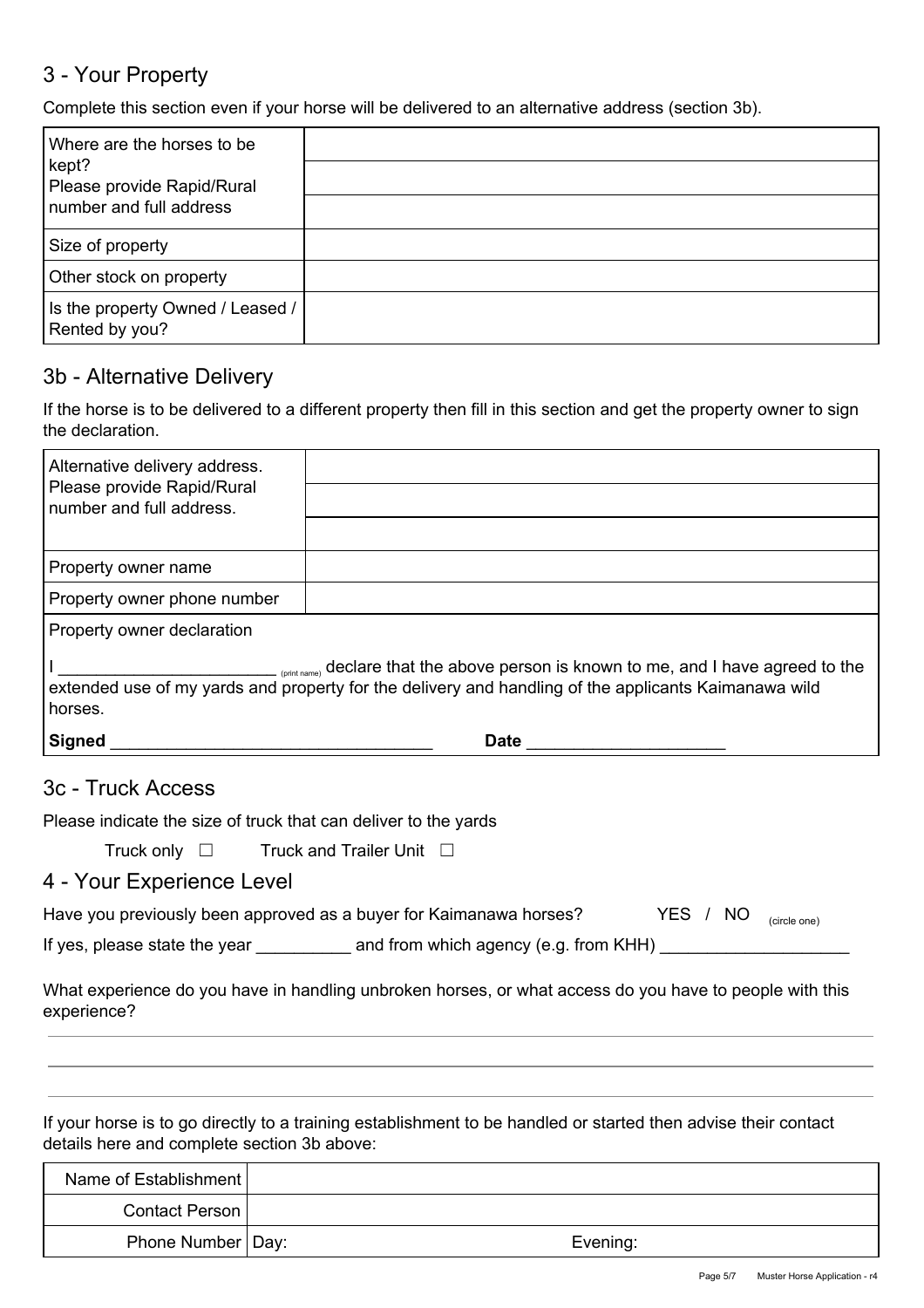## 5 Referees

Please provide the names and phone numbers **of two referees (nota family member) qualified to verify your knowledge and ability with horses**.A KHH representative will phone these people.

#### Referee 1

| Name                                                                                                                                                                 |                  |  |  |  |
|----------------------------------------------------------------------------------------------------------------------------------------------------------------------|------------------|--|--|--|
| Address                                                                                                                                                              |                  |  |  |  |
|                                                                                                                                                                      |                  |  |  |  |
| <b>Phone Number</b>                                                                                                                                                  | Evening:<br>Day: |  |  |  |
| <sub>contrane</sub> declare that the above person is known to me, has<br>suitable grazing, facilities, and ability to care for the number of wild horses requested.  |                  |  |  |  |
| Signed:<br>Date: ___________________                                                                                                                                 |                  |  |  |  |
| Please circle relationship to applicant: Veterinary Surgeon / Animal Welfare Inspector / MAF / SPCA /<br>KHH Area Representative / AgriQuality Livestock Consultant. |                  |  |  |  |

#### Referee 2

| Name         |                                                                                                                                                                     |  |  |
|--------------|---------------------------------------------------------------------------------------------------------------------------------------------------------------------|--|--|
| Address      |                                                                                                                                                                     |  |  |
|              |                                                                                                                                                                     |  |  |
| Phone Number | Evening:<br>Day:                                                                                                                                                    |  |  |
|              | <b>CONFERGATE:</b> Continuum and the above person is known to me, has<br>suitable grazing, facilities, and ability to care for the number of wild horses requested. |  |  |
|              |                                                                                                                                                                     |  |  |
|              |                                                                                                                                                                     |  |  |
|              |                                                                                                                                                                     |  |  |
|              |                                                                                                                                                                     |  |  |
|              |                                                                                                                                                                     |  |  |